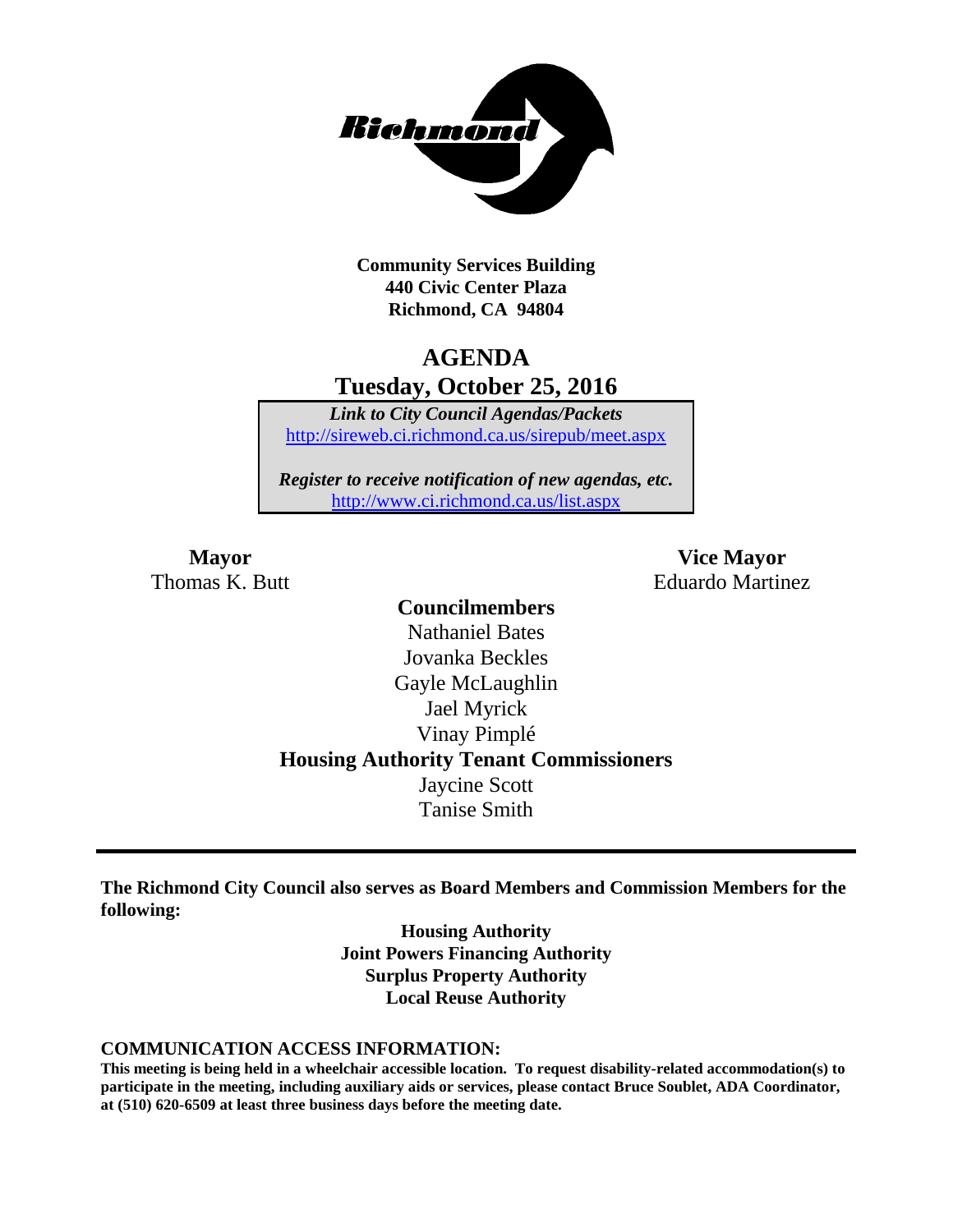# **MEETING PROCEDURES**

The City of Richmond encourages community participation at its City Council meetings and has established procedures that are intended to accommodate public input in a timely and time-sensitive way. As a courtesy to all members of the public who wish to participate in City Council meetings, please observe the following procedures:

**PUBLIC COMMENT ON AGENDA ITEMS:** Anyone who desires to address the City Council on items appearing on the agenda must complete and file a pink speaker's card with the City Clerk **prior** to the City Council's consideration of the item. Once the City Clerk has announced the item, no person shall be permitted to speak on the item other than those persons who have submitted their names to the City Clerk. Your name will be called when the item is announced for discussion. **Each speaker will be allowed TWO (2) MINUTES to address the City Council on NON-PUBLIC HEARING items listed on the agenda.**

**OPEN FORUM FOR PUBLIC COMMENT:** Individuals who would like to address the City Council on matters not listed on the agenda or on items remaining on the consent calendar may do so under Open Forum. All speakers must complete and file a pink speaker's card with the City Clerk **prior** to the commencement of Open Forum. The amount of time allotted to individual speakers shall be determined based on the number of persons requesting to speak during this item. **The time allocation for each speaker will be as follows:** 15 or fewer speakers, a maximum of 2 minutes; 16 to 24 speakers, a maximum of 1 and one-half minutes; and 25 or more speakers, a maximum of 1 minute.

### **SPEAKERS ARE REQUESTED TO OCCUPY THE RESERVED SEATS IN THE FRONT ROW BEHIND THE SPEAKER'S PODIUM AS THEIR NAME IS ANNOUNCED BY THE CITY CLERK.**

**CONDUCT AT MEETINGS:** Richmond City Council meetings are limited public forums during which the City strives to provide an open, safe atmosphere and promote robust public debate. Members of the public, however, must comply with state law, as well as the City's laws and procedures and may not actually disrupt the orderly conduct of these meetings. The public, for example, may not shout or use amplifying devices, must submit comment cards and speak during their allotted time, may not create a physical disturbance, may not speak on matters unrelated to issues within the jurisdiction of the City Council or the agenda item at hand, and may not cause immediate threats to public safety.

**CITY HARASSMENT POLICY:** The City invites public comment and critique about its operations, including comment about the performance of its public officials and employees, at the public meetings of the City Council and boards and commissions. However, discriminatory or harassing comments about or in the presence of City employees, even comments by third parties, may create a hostile work environment, if severe or pervasive. The City prohibits harassment against an applicant, employee, or contractor on the basis of race, religious creed, color, national origin, ancestry, physical disability, medical condition, mental disability, marital status, sex (including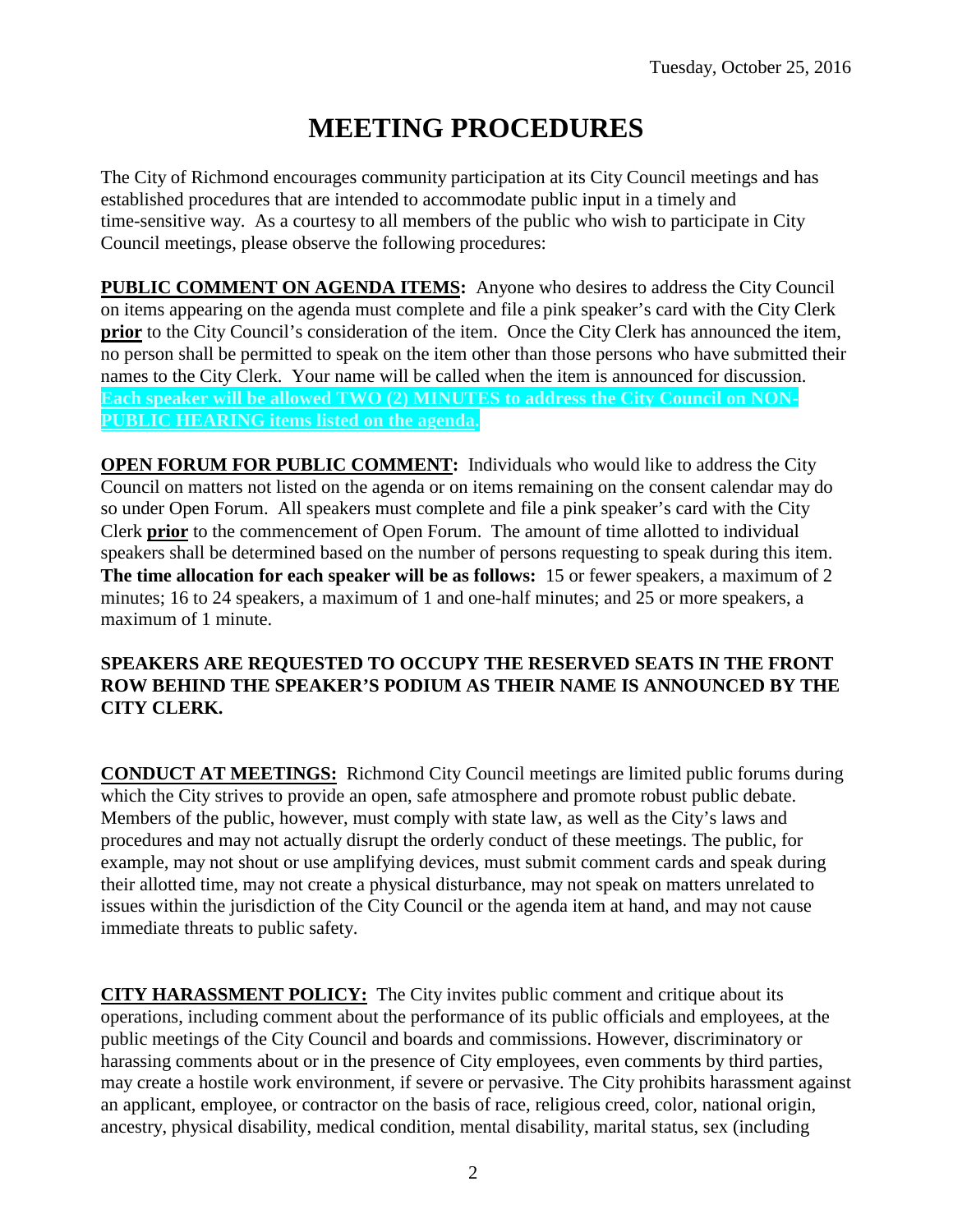pregnancy, childbirth, and related medical conditions), sexual orientation, gender identity, age or veteran status, or any other characteristic protected by federal, state or local law. In order to acknowledge the public's right to comment on City operations at public meetings, which could include comments that violate the City's harassment policy if such comments do not cause an actual disruption under the Council Rules and Procedures, while taking reasonable steps to protect City employees from discrimination and harassment, City Boards and Commissions shall adhere to the following procedures. If any person makes a harassing remark at a public meeting that violates the above City policy prohibiting harassment, the presiding officer of the meeting may, at the conclusion of the speaker's remarks and allotted time: (a) remind the public that the City's Policy Regarding Harassment of its Employees is contained in the written posted agenda; and (b) state that comments in violation of City policy are not condoned by the City and will play no role in City decisions. If any person makes a harassing remark at a public meeting that violates the above City policy, any City employee in the room who is offended by remarks violating the City's policy is excused from attendance at the meeting. No City employee is compelled to remain in attendance where it appears likely that speakers will make further harassing comments. If an employee leaves a City meeting for this reason, the presiding officer may send a designee to notify any offended employee who has left the meeting when those comments are likely concluded so that the employee may return to the meeting. The presiding officer may remind an employee or any council or board or commission member that he or she may leave the meeting if a remark violating the City's harassment policy is made. These procedures supplement the Council Rules and Procedures relating to disruption of orderly conduct at Council meetings.

Any law enforcement officer on duty or whose service is commanded by the presiding officer shall be Sergeant-at-Arms of the Council meetings. He/she, or they, shall carry out all orders and instructions given by the presiding officer for the purpose of maintaining order and decorum at the Council meetings (City Council Rules of Procedure and Order Section III F, RMC Section 2.12.030).

**\*\*\*\*\*\*\*\*\*\*\*\*\*\*\*\*\*\*\*\*\*\*\*\*\*\*\*\*\*\*\*\*\*\*\*\*\*\*\*\*\*\*\*\*\*\*\*\*\*\*\*\*\*\*\*\*\*\***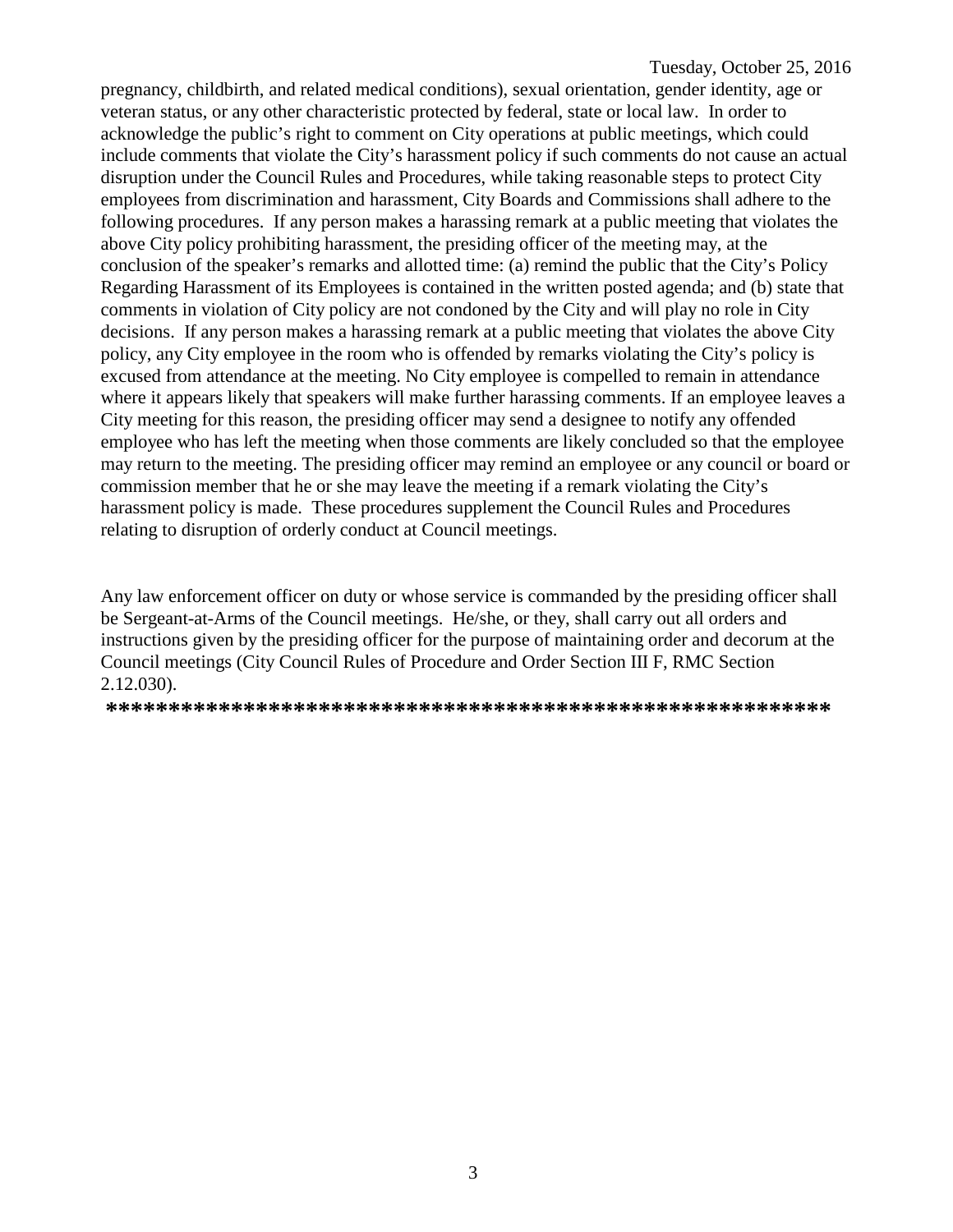## **OPEN SESSION TO HEAR PUBLIC COMMENT ON CLOSED SESSION ITEMS**

5:00 p.m.

### **A. ROLL CALL**

**B. PUBLIC COMMENT**

#### **C. ADJOURN TO CLOSED SESSION**

## **CLOSED SESSION**

Shimada Room of the Community Services Building

#### **CITY COUNCIL**

CONFERENCE WITH LEGAL COUNSEL - EXISTING LITIGATION (Subdivision [a] of Government Code Section 54956.9):

City of Richmond vs. Chevron USA

LIABILITY CLAIMS -(Government Code Section 54956.9):

Patrick Jackson vs. City of Richmond

Raymond Dryer vs. City of Richmond

#### PUBLIC EMPLOYEE PERFORMANCE EVALUATION (Government Code Section 54957.6):

Title: City Attorney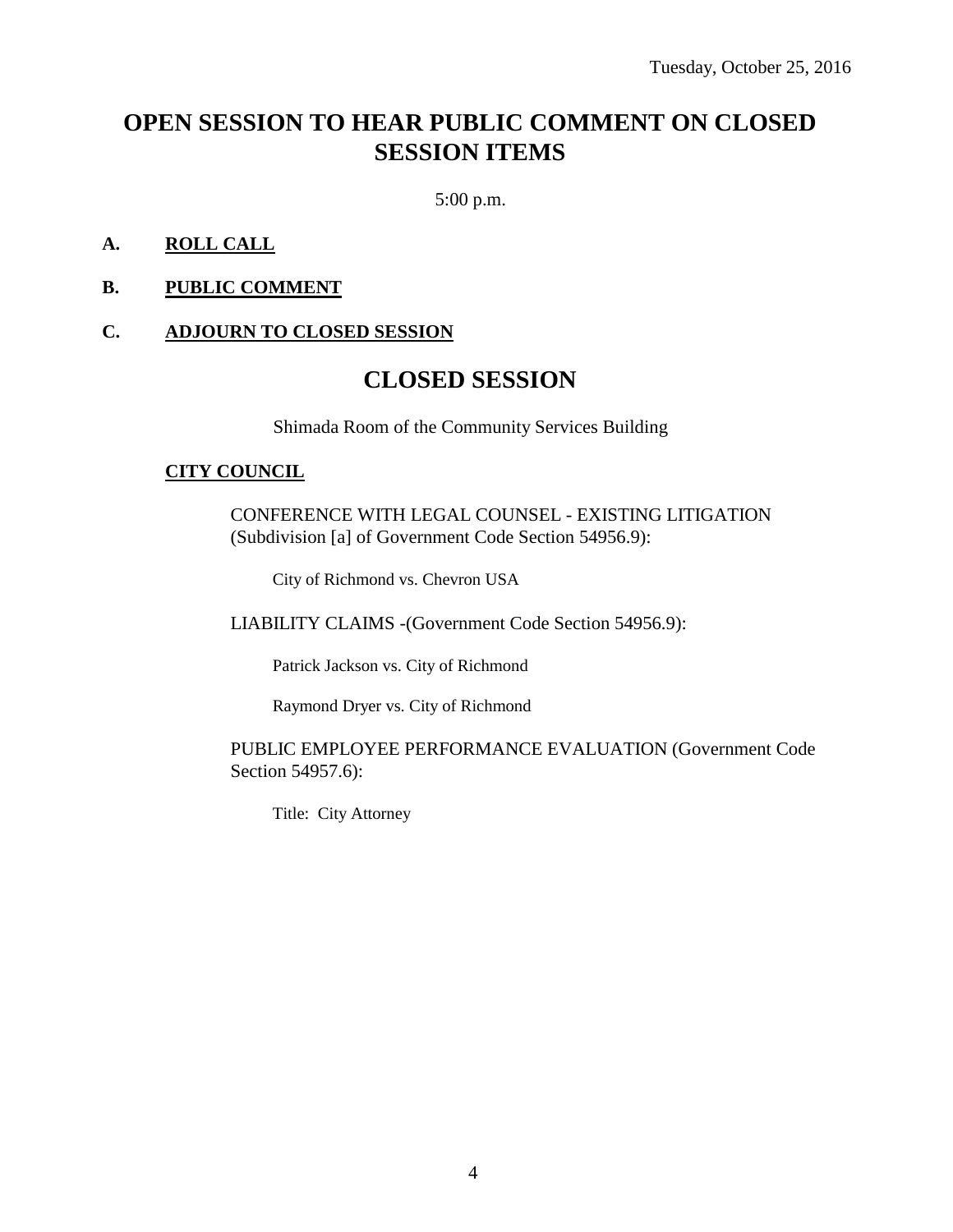## **REGULAR MEETING OF THE RICHMOND CITY COUNCIL**

6:30 p.m.

### **A. PLEDGE TO THE FLAG**

- **B. ROLL CALL**
- **C. STATEMENT OF CONFLICT OF INTEREST**
- **D. AGENDA REVIEW**

#### **E. PRESENTATIONS, PROCLAMATIONS, AND COMMENDATIONS**

- **E-1.** PROCLAMATION recognizing Joseph Jackson for his contribution to the Richmond Youth Council (Councilmember Jael Myrick 620-6636 and Councilmember Jovanka Beckles 620-6568).
- **E-2.** PROCLAMATION to Herb Permillion, who is a long-time Panhandle Annex resident that has contributed to his community and is featured in a documentary called "California Typewriter" - Councilmember Gayle McLaughlin (620-5431) and Mayor Tom Butt (620-6503).
- **E-3.** PROCLAMATION recognizing October 9th as National Chess Day and designating October as Chess Month in the City of Richmond - Councilmember Vinay Pimplé (412-2050) and Mayor Tom Butt (620-6503).
- **E-4.** PROCLAMATION commemorating the 15th Anniversary of Richmond Main Street Initiative - (Mayor Tom Butt 620-6503).
- **E-5.** ANNOUNCE City of Richmond Boards and Commissions vacancies as of October 25, 2016, and ask that interested residents send applications to the City Clerk - Office of the Mayor (Mayor Tom Butt 620-6503).

### **F. REPORT FROM THE CITY ATTORNEY OF FINAL DECISIONS MADE DURING CLOSED SESSION**

## **G. REPORT FROM THE CITY MANAGER**

### **H. OPEN FORUM FOR PUBLIC COMMENT**